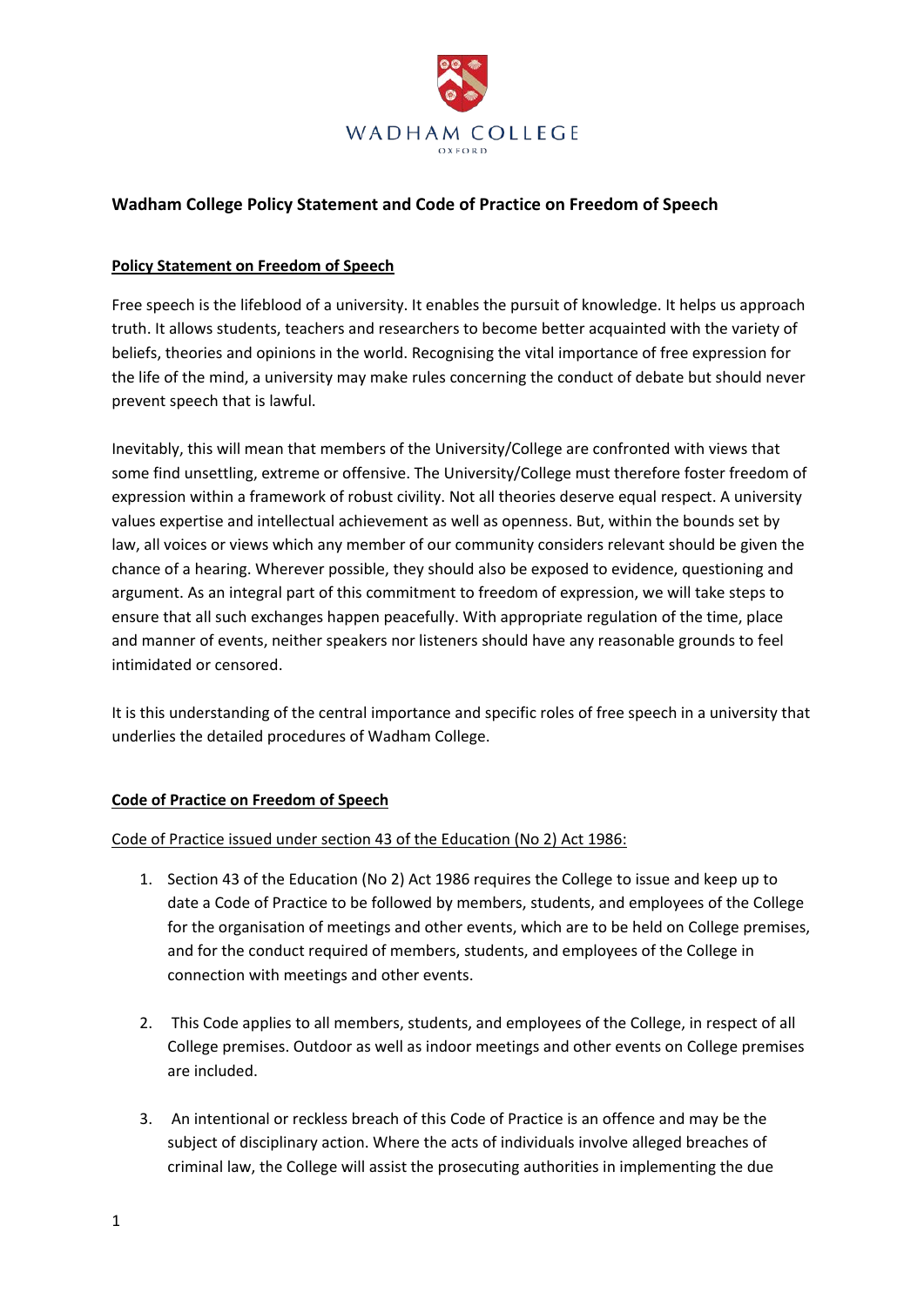process of law and any internal disciplinary proceedings may be deferred or suspended pending the outcome of criminal proceedings.

#### **Meetings and events on College premises**

## **(a) Meetings and events to which this Code applies**

- 4. In this part of the Code reference to a meeting or an event refers to meetings or other events where the nature of the meeting or event, the identity of the speaker or speakers or some other factor gives rise to reasonable concern on the part of the organisers, the Dean or other individuals that the proposed meeting or event may be disrupted or may result in violence, disorder, harassment or any other unlawful activity.
- 5. The Dean is responsible for approving suitable arrangements for such meetings and events and may make such directions, or issue such guidance, as is necessary to ensure that the nature and conduct of the meeting is lawful and in accordance with the provisions of this Code. In applying such arrangements the Dean should have regard to the College's duty to prevent people from being drawn into terrorism, always having in mind its statutory obligation to uphold freedom of speech, including for visiting speakers.

## **(b) Organisation of such meetings or events**

- 6. It shall be the duty of the organisers of every such meeting or event to seek the approval of the Dean for the holding of that meeting.
- 7. Any other member of the College or member of staff who has concerns about a prospective meeting or event should bring his or her concerns promptly to the attention of the Dean and the Dean shall take such reasonable steps as are warranted under paragraph 5 above.
- 8. Organisers should supply details of the date, time and place of the meeting, the names, addresses, and Colleges (if any) of the organisers, the name of the organisation making the arrangements, and the name of any expected speaker, whether or not a member of the College. Information is required at least five working days in advance (although the Dean may, at his or her discretion, agree to receive information closer to the time of the meeting than this). The Dean may cancel any meeting or event where the required information has not been provided seven working days in advance.
- 9. The organisers of meetings and events should comply with any conditions set by the Dean concerned with the arrangements for the conduct of the meeting. Such conditions may include a requirement that tickets should be issued, that an adequate number of stewards should be provided, that the police should be consulted about the arrangements, and that the time and place of the meeting should be changed. The cost of meeting the requirements, and the responsibility for fulfilling them, rests with the organisers (save for academic meetings or events, where the expense rests with the department, faculty or college concerned).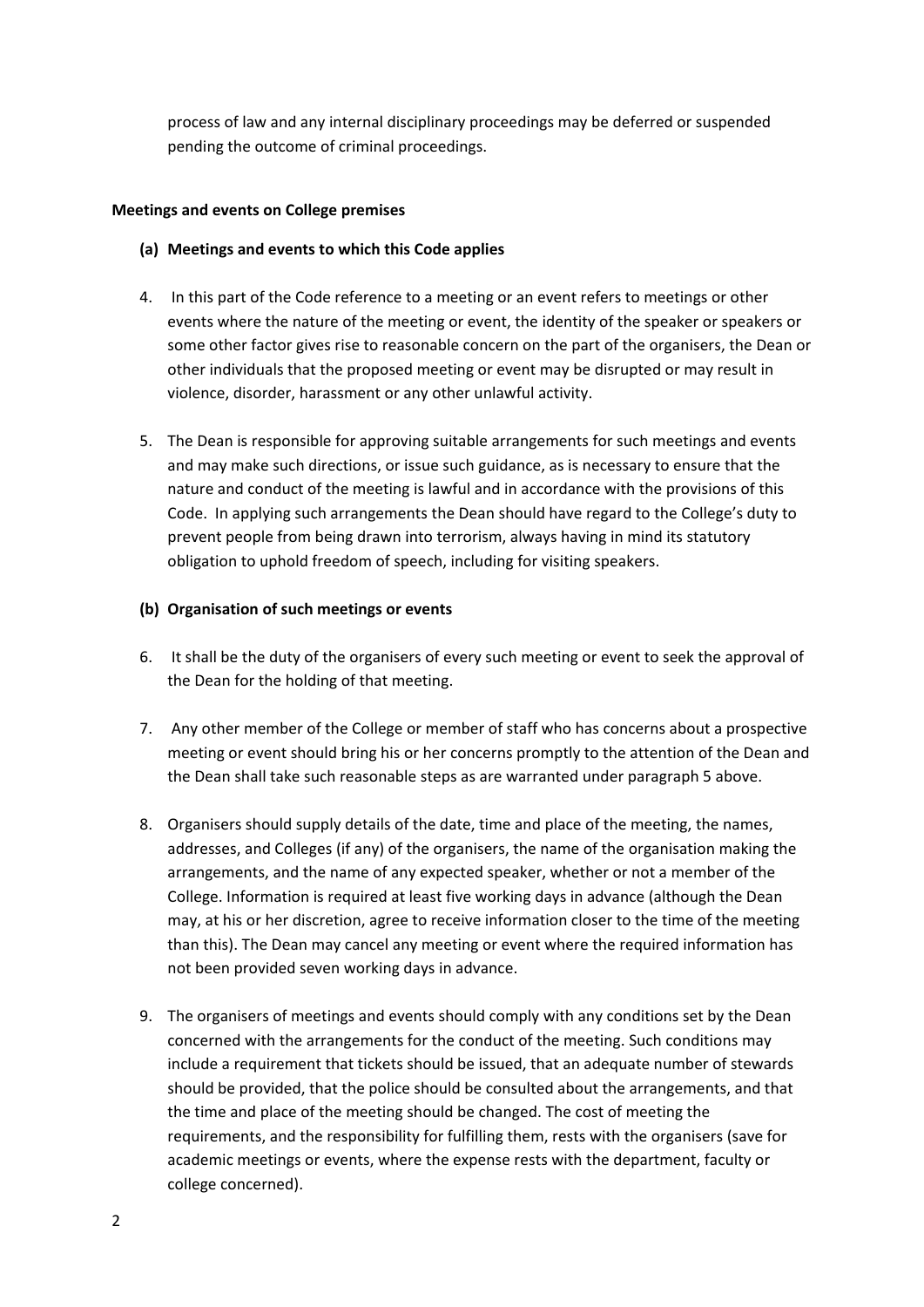- 10. The Dean will not seek to curtail or cancel a meeting or event unless in their considered opinion the meeting or event infringes on the legitimate rights and freedoms of others or poses a significant risk to health and safety or there is some other substantial and lawful ground for the curtailment or cancellation. The Dean will consult as necessary with the Warden or in his absence the Sub-Warden and where necessary with the University Marshal and police about forthcoming meetings and events covered by the Code. In any case where serious disruption may be anticipated which may not be effectively addressed by any condition specified under paragraph 9 above, the Dean shall have power, having taken into consideration any advice received to order or to advise the cancellation, postponement, or relocation of the meeting.
- 11. All decisions will be reached by the Dean following careful consideration of the evidence available to them and will be limited to those actions that are reasonable, proportionate and necessary to prevent crime or disorder, or otherwise protect the legitimate rights and freedoms of others.
- 12. If an organiser is unhappy with the outcome of a decision of the Dean he or she may write to the Warden setting out clear reasons for unhappiness with the decision and requesting a reconsideration of the decision.

## **(c) Conduct at such meetings or events**

- 13. The organisers and those in attendance at any meeting or event must comply with any reasonable instructions given during the course of a meeting or event by the Dean, by any other College officer or person authorised to act on behalf of the College in the proper discharge of his or her duties, or by police.
- 14. It is the duty of every member, student, and employee of the College not to impede any person entitled to be present from entering or leaving a place where the right to freedom of speech is being or is to be exercised. This duty is subject only to such conditions as may have been specified in accordance with the terms of this Policy or any limitations imposed or directions given by the police or other relevant public authority.
- 15. Nothing in this Code shall be taken to prohibit the exercise of the right to protest by peaceful means; provided always that such protest is conducted lawfully within the general principles and other requirements of this Code, and the provisions of the Statutes and Bylaws of the College.

#### **College premises made available for use by outside organisations**

16. In any case where the College is proposing to grant permission to an outside organisation or group to hold meetings or events on College premises, the outside organisation or group shall be required to act in accordance with this Code of Practice.